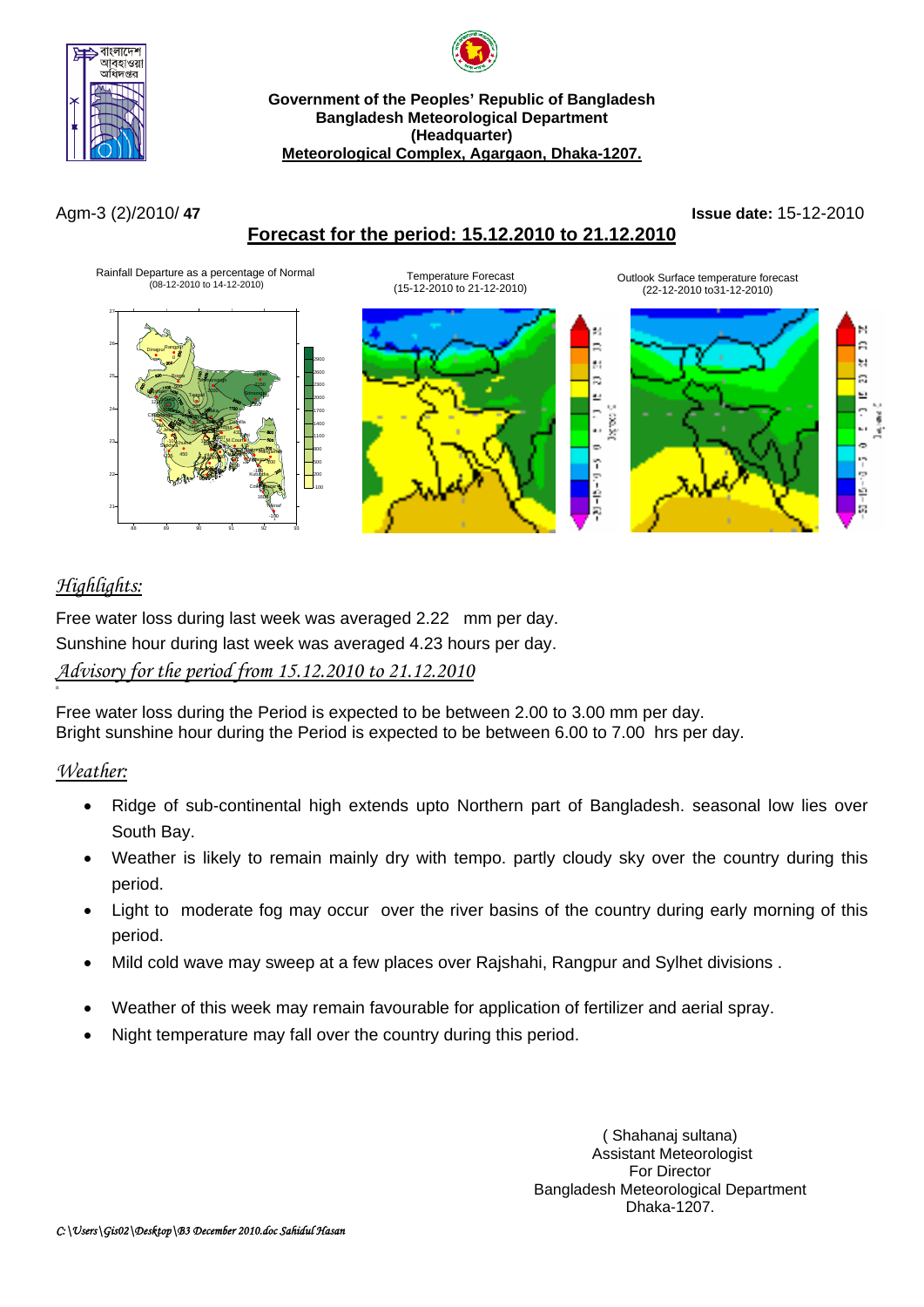### **Bengali Version**

## **Forecast for the period: 15.12.2010 to 21.12.2010**

Rainfall Departure as a percentage of Normal (08-12-2010 to 14-12-2010)



Outlook Surface temperature forecast (22-12-2010 to31-12-2010)



## *প্ৰধান বৈশিষ্ট্য সমৃহঃ-*

গত সপ্তাহে বাষ্পীভবনের দৈনিক গড ২.২২ মিঃমিঃ ছিল। গত সপ্তাহে সূর্যকিরণ কালের দৈনিক গড় ৪.২৩ ঘন্টা ছিল।

## পূর্বাভাসঃ- ১৫-১২-২০১০ খৃঃ থেকে ২১-১২-২০১০ খৃঃ পর্য<sup>ন</sup>ড়।

এ সময়ে বাম্পীভবনের দৈনিক গড় মান ২.০০ মিঃমিঃ থেকে ৩.০০ মিঃমিঃ থাকতে পারে। এ সময়ে সূর্যকিরণকালের দৈনিক গড় মান ৬.০০ ঘন্টা থেকে ৭.০০ ঘন্টা থাকতে পারে।

#### *আবহাওয়াঃ-*

- উপ মহাদেশীয় উচ্চচাপ বলয়ের বর্ধিতাংশ বাংলাদেশের উত্তরাংশে অবস্থান করছে। মৌসুমী লঘুচাপ দক্ষিণ বঙ্গোপসাগরে রয়েছে।
- এ সপ্তাহে সারাদেশের আকাশ আংশিক মেঘলাসহ আবহাওয়া প্রধানতঃ শুষ্ক থাকতে পারে।
- এ সময়ে সকালে দেশের নদী অববাহিকায় হালকা থেকে মাঝারী ধরণের কুয়াশা পড়তে পারে।
- রংপুর, রাজশাহী এবং সিলেট বিভাগের কোথাও কোথাও মৃদু শৈত্য প্রবাহ বয়ে যেতে পারে।
- এ সপ্তাহের আবহাওয়া জমিতে সার প্রয়োগ এবং রাসায়নিক দব্য ছিঁটানোর উপযোগী থাকতে পারে।
- $\alpha$  সপ্তাহে সারা দেশের রাতের তাপমাত্রা হ্রাস পেতে পারে ।

(শাহানাজ সুলতানা) সহকারী আবহাওয়াবিদ পরিচালকের পক্ষে বাংলাদেশ আবহাওয়া অধিদপ্তর, ঢাকা-১২০৭।